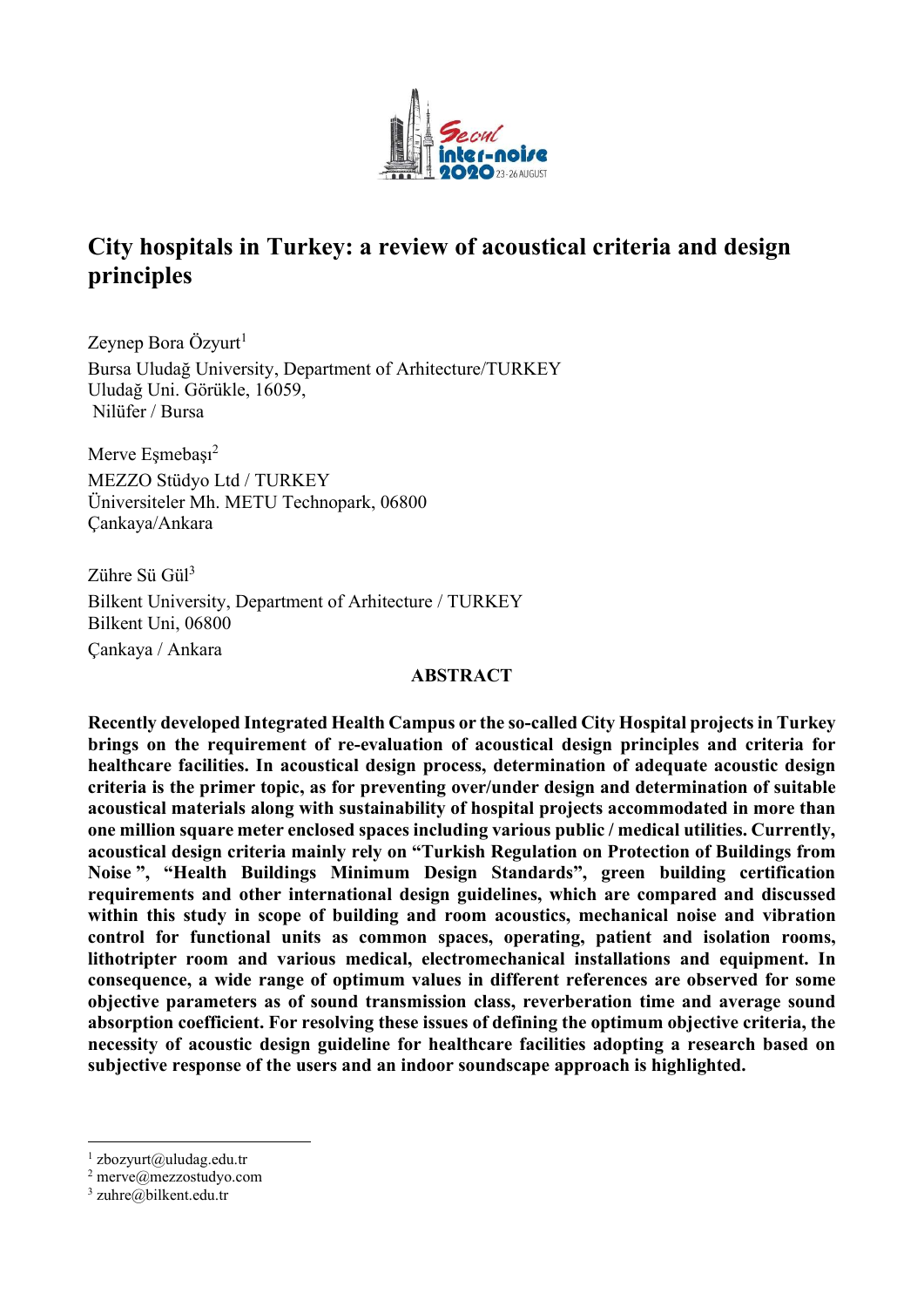#### 1. INTRODUCTION

Acoustics is an important environmental factor in addition to the medical requirements in the architectural design process of healthcare facilities. Proper acoustical design provides the means of noise control and increase in either speech privacy or intelligibility depending upon the function of the space. Previous studies addresses the effects of noise on patients in hospitals [1][2] and staff [3]. World Health Organization has reported that physiological and psychological disorders such as sleep disturbance, stress, cardiovascular and cognitive disorders and increased breathing are observed in individuals who are exposed to continuous or rapid high noise levels[1] [7]. There are also several research on the relationship of hospital soundscape and health effects [4], perceived acoustic environment in special care facilities [5] and nursing homes [6]. Integrated health campuses are healthcare facilities that encompasses a large amount of medical functions and related building typologies that are gathered together in a common site. Accordingly, the healthcare context includes many different acoustical design issues including environmental noise control, façade design, noise control over building elements and mechanical systems, vibration control and room acoustics.

The integrated healthcare structure models of Turkey include large number of facilities. In their acoustical design process, determining the acoustic criteria in relation to the diversity of functions and adjacencies, has been the foremost and a critical step in lighting up the architectural and mechanical design decisions. However, having multiple acoustical design guidelines / manuals for healthcare centers in Turkey, together with the international design standards, and the variation or inadequacy of criteria, complicate the decision-making process. Another challenge is that, currently valid noise regulation had not yet been published on the dates when integrated healthcare projects had started to apply for building permits. For the projects already having the building permits in an on-going construction, the decision whether to adapt the enhanced criteria specified by the "Turkish Regulation on Protection of Buildings from Noise" [8] has been left to the investor.

In order to discuss the acoustical design issues and applicable criteria within the scope of this study, different integrated health campus projects are reviewed. Among the projects similar premises and adjacencies are identified that necessitate acoustical design measures. In addition, noise source or noise sensitive devices such as the electromechanical, medical and HVAC related devices and equipment used in the projects are determined. Later, guidelines and regulations which include acoustical design criteria regarding to building acoustics, room acoustics, mechanical noise control and vibration isolation topics are compared and discussed for related medical, private and public premises.

## 2. INTEGRATED HEALTHCARE CAMPUS PROJECTS IN TURKEY

The "Health Transformation Program" in Turkey was launched in 2013 with the Law No. 6428 on "Construction and Renovation of Facilities and the Procurement of Services via Public-Private Partnership" and the "Amendment of Certain Laws and Decree Laws". This transformation program led to the emerge of "integrated health campuses" or the so-called "city hospitals" [9][10].

Within this scope, a total of 30 different Integrated Health Campuses are planned in 22 provinces (with a variety of sizes, bed capacities etc.). According to the information received from the Ministry of Health, the project agreement has concluded for 18 of them and 11 of them have started operating [11]. Due to the pandemic outbreak in 2020, the government informed that investments in city hospital projects will be increased. In Table 1, integrated health campus projects, their bed capacities and hospital buildings within projects are summarized.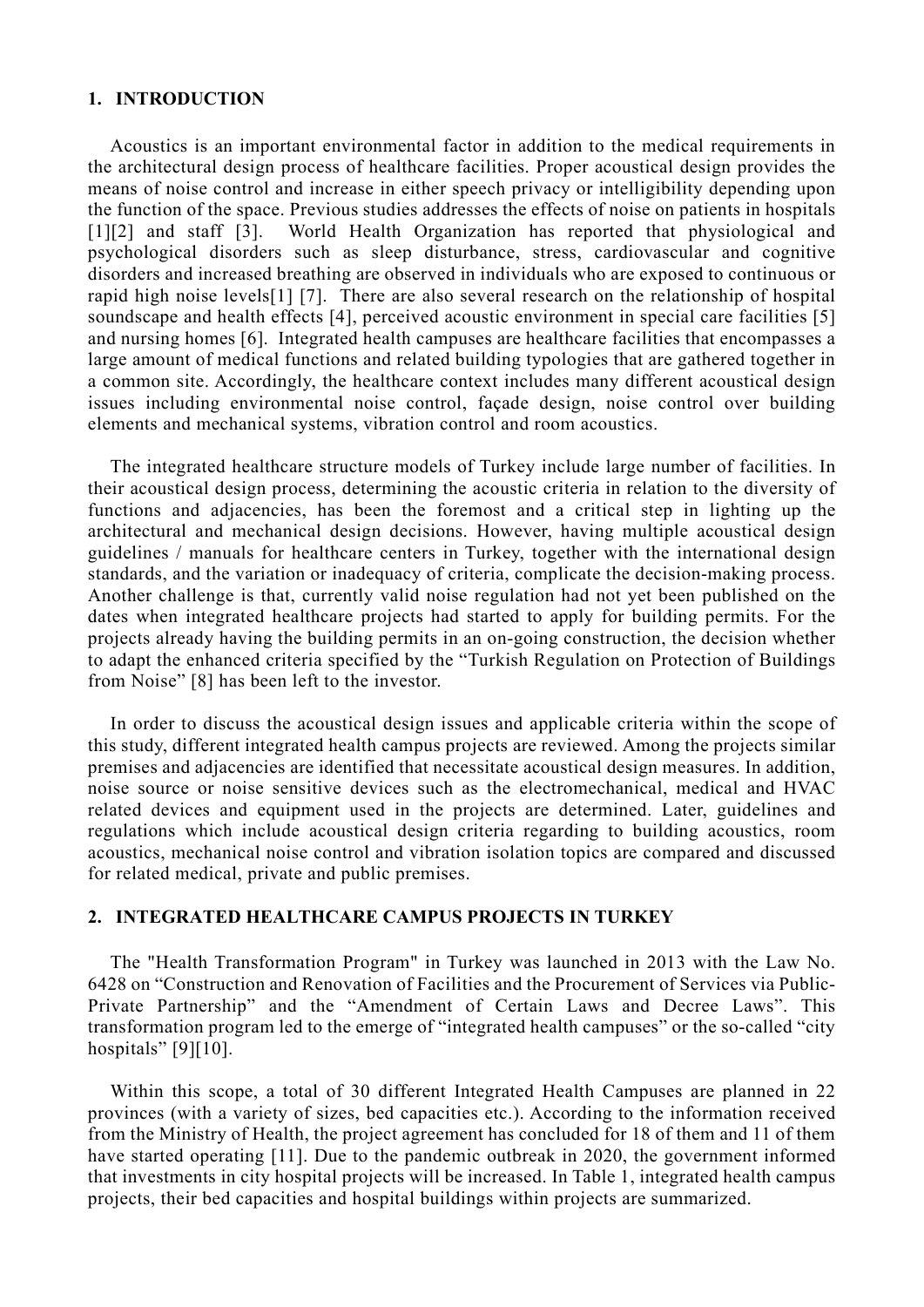| <b>Project Name</b>                                                         | <b>Bed</b><br>Capacity | <b>Opening Date</b> | <b>Total area</b> | <b>Total area</b><br>$(land)$ $(m2)$ (enclosed) $(m2)$ | Main<br>Contractor         | <b>MH</b> | <b>PTR</b> | <b>HSFP</b>              | <b>TSB</b> |
|-----------------------------------------------------------------------------|------------------------|---------------------|-------------------|--------------------------------------------------------|----------------------------|-----------|------------|--------------------------|------------|
| Adana City Hospital                                                         | 1.550                  | September,<br>2017  | 318.504           | 539.824 m <sup>2</sup>                                 | Rönesans<br>Holding        | V         | $\sqrt{}$  | $\sqrt{ }$               | $\sqrt{}$  |
| Mersin City Hospital *<br>* First operating city hospital project in Turkey | 1.300                  | February, 2017      | 232.000           | 374.128                                                | DIA Holding                | V         | -          | $\sqrt{}$                | $\sqrt{}$  |
| Isparta City Hospital                                                       | 755                    | March, 2017         | 194.989           | 222.571                                                | Akfen<br>Construction      | V         |            |                          | $\sqrt{}$  |
| Yozgat City Hospital                                                        | 475                    | April, 2017         | 117.812           | 141.235                                                | Rönesans<br>Holding        | V         |            |                          | $\sqrt{}$  |
| Kayseri City Hospital                                                       | 1.607                  | May, 2018           | 467.143           | 464.094                                                | <b>YDA</b><br>Construction | V         | $\sqrt{}$  | $\sqrt{ }$               | V          |
| Eskişehir City Hospital                                                     | 1.081                  | October, 2018       | 188.535           | 333.303                                                | Akfen<br>Construction      | V         |            | $\sqrt{ }$               | $\sqrt{}$  |
| Manisa City Hospital                                                        | 558                    | October, 2018       | 97.515            | 178.204                                                | <b>YDA</b><br>Construction | V         | $\sqrt{}$  | $\overline{\phantom{0}}$ | V          |
| Elazığ City Hospital                                                        | 1.038                  | <b>August, 2018</b> | 347.173           | 355.752                                                | Rönesans<br>Holding        | V         |            | $\sqrt{}$                | $\sqrt{}$  |
| Ankara Bilkent City Hospital                                                | 3.704                  | February, 2019      | 866.398           | 1.285.798                                              | CCN Group                  | V         | V          | $\sqrt{}$                | $\sqrt{ }$ |
| Bursa City Hospital                                                         | 1.355                  | July, 2019          | 830,813           | 474.677                                                | Rönesans<br>Holding        | V         | $\sqrt{ }$ | $\sqrt{ }$               | $\sqrt{}$  |
| İstanbul Başakşehir Çam and<br>Sakura City Hospital                         | 2.682                  | May, 2020           | 789.031           | 1.019.000                                              | Rönesans<br>Holding        | V         | $\sqrt{}$  | $\sqrt{}$                | V          |

Table 1. Operating City Hospitals in Turkey

MH: Main Hospital Building \*

\* Includes;

Cardiovascular Diseases Hospital,

Oncology Hospital,

Women and Children's, General and Psychiatric Hospital.

PTR: Physical Therapy and Rehabilitation Hospital Building

HSFP: High Security Forensic Psychiatry Hospital Building TSB: Technical Service Building \*\*

\*\* Includes; trigeneration plant.



Figure 1. A typical integrated healthcare campus, Site plan (left), main hospital buildings (right)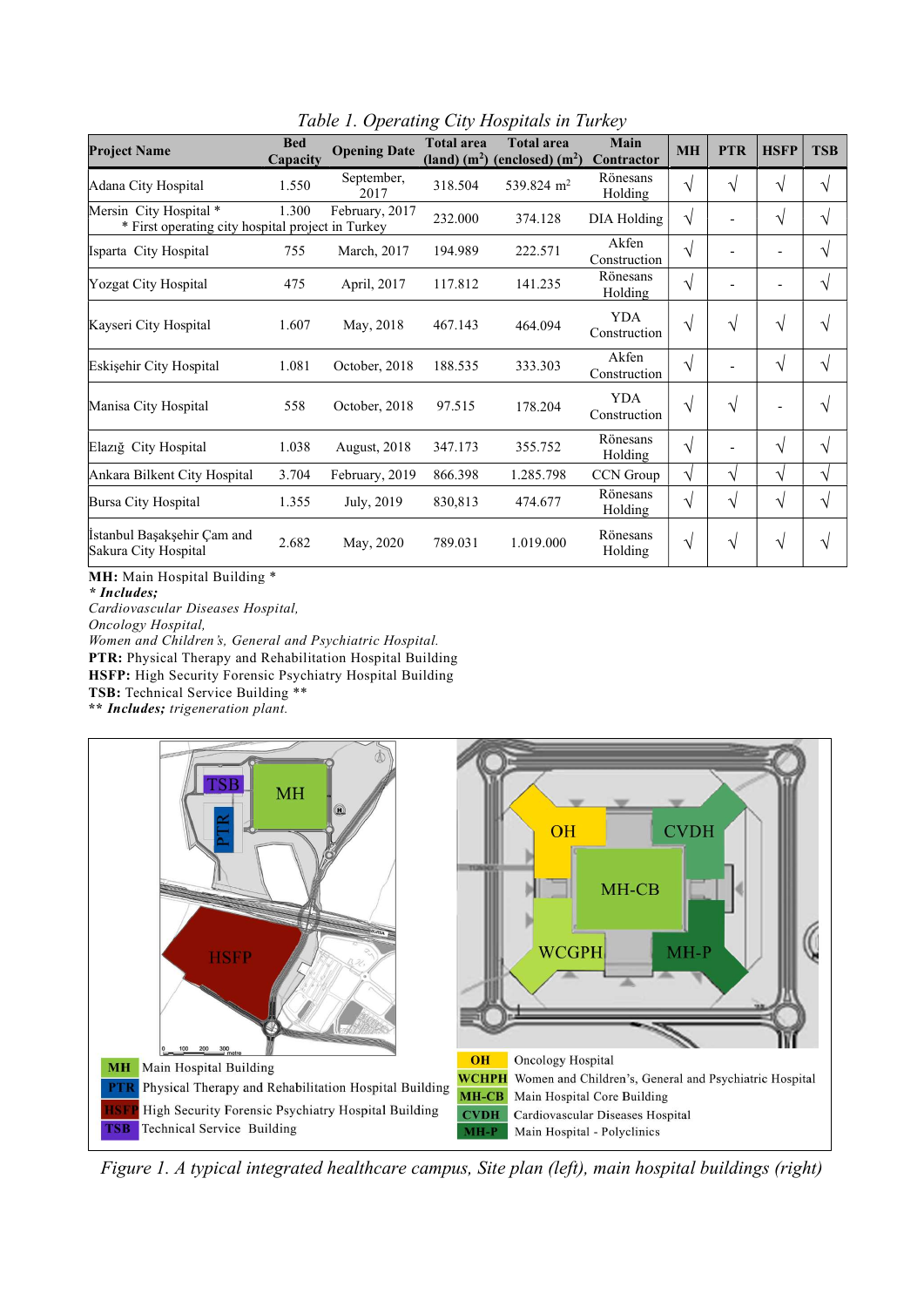## 3. Acoustical Design Criteria in Healthcare Facilities

In Turkey, there are various guides and legislations in effect of acoustical design criteria of hospitals. For instance, new construction, renovation or repair of existing healthcare structures, between the years 2010-2018, were liable to "Turkey Health Buildings Minimum Design Standards , 2010 Guide" [12]. This manual specifies minimum required airborne sound insulation values for certain adjacencies. In addition, maximum permittable indoor noise levels are indicated in "Integrated Health Campus Specifications" prepared by Republic of Turkey Ministry of Health [13]. On the other side, indoor noise limits due to environmental noise for noise sensitive spaces are specified in "Environmental Noise Control Act" published in 2010 by Ministry of Environment and Urban Planning [14] .

In 2017, "Turkish Regulation on Protection of Buildings from Noise" was published. Accordingly, after 31<sup>st</sup> May 2018, all building projects has to comply with this regulation in order to entitle construction permits [8]. Within its framework, the regulation specifies acoustical design criteria for specific building typologies including healthcare buildings. Acoustical design criteria for different performance classes (C class being the minimum code for new construction) are set covering different topics as of building acoustics, room acoustic, mechanical noise control.

In addition to the regulations, there are also design criteria of green building rating systems (LEED, BREEAM, DGNB, IISBE, GREENSTAR, CASBEE etc.). LEED v4.1 (new construction) has been the most widely applied rating system for integrated city hospital projects in Turkey. Therefore, this certification system is also included as a reference in this study [15].

Accordingly, acoustical design criteria for different premises or adjacencies are gathered from various design guidelines and commonly accepted references from world literature . The comparisons are compared in Table 3-7. The references used in Table 3-7 are summarized in Table below.

|                        | Tuble 2. References and Cours given in Tuble 5-7.                                                      |
|------------------------|--------------------------------------------------------------------------------------------------------|
| <b>Ref</b> A           | Minimum Design Standards 2010 Guide for Healthcare Buildings in Turkey [12]                            |
| <b>Ref B</b>           | Turkish Regulation on Protection of Buildings from Noise [8]                                           |
| $\operatorname{Ref} C$ | Environmental Noise Control Act [14]                                                                   |
| <b>Ref D</b>           | <b>ASHRAE HVAC Applications Handbook [19]</b>                                                          |
| $\operatorname{Ref} E$ | Sykes, David etal. Sound & vibration 2.0: design guidelines for health-care facilities $[17]$          |
| RefF                   | LEED v4.1 New Construction [15]                                                                        |
| Ref G                  | Integrated Health Campus Tender Specifications. Part 1: Architectural and Construction Work Specs [13] |
|                        | No Criteria                                                                                            |

Table 2. References and Codes given in Table 3-7.

|                                                        | $\beta$ , $\beta$ and $\alpha$ and $\alpha$ increased $\alpha$ is the product $\alpha$ and $\beta$ and $\alpha$ increased $\alpha$ and $\alpha$ and $\alpha$ and $\alpha$ is the set of $\alpha$ |                                                      |              |           |              |           |              |       |  |  |  |
|--------------------------------------------------------|--------------------------------------------------------------------------------------------------------------------------------------------------------------------------------------------------|------------------------------------------------------|--------------|-----------|--------------|-----------|--------------|-------|--|--|--|
| Ref F                                                  | LEED v4.1 New Construction [15]                                                                                                                                                                  |                                                      |              |           |              |           |              |       |  |  |  |
| $\operatorname{Ref} G$                                 | Integrated Health Campus Tender Specifications. Part 1: Architectural and Construction Work Specs [13]                                                                                           |                                                      |              |           |              |           |              |       |  |  |  |
|                                                        | No Criteria                                                                                                                                                                                      |                                                      |              |           |              |           |              |       |  |  |  |
|                                                        |                                                                                                                                                                                                  |                                                      |              |           |              |           |              |       |  |  |  |
| Table 3. Maximum Allowable Interior Noise Levels (dBA) |                                                                                                                                                                                                  |                                                      |              |           |              |           |              |       |  |  |  |
|                                                        |                                                                                                                                                                                                  | <b>Maximum Allowable Interior Noise Levels (dBA)</b> |              |           |              |           |              |       |  |  |  |
| <b>Premise</b>                                         |                                                                                                                                                                                                  |                                                      | <b>Ref B</b> | $Ref C^*$ | <b>Ref D</b> | Ref E     | <b>Ref</b> F | Ref G |  |  |  |
| Single Patient Room                                    |                                                                                                                                                                                                  |                                                      | 34           | 25        | 35-39        | 35-45     | 45           | 40    |  |  |  |
|                                                        | Conference Rooms, Praying Room                                                                                                                                                                   |                                                      | 39           | 30        | 35-39        | $30-40$   | 40           |       |  |  |  |
|                                                        | Neonatal Intensive Care Units (NICU)                                                                                                                                                             |                                                      |              |           |              | $30-40$   | 35           | 36    |  |  |  |
|                                                        | NICU staff and family areas                                                                                                                                                                      |                                                      |              |           |              |           | 40           |       |  |  |  |
| Meeting Room                                           |                                                                                                                                                                                                  |                                                      | 39           | 35        | 39-44        |           |              |       |  |  |  |
|                                                        | Labor Delivery and Recover Room (LDR)                                                                                                                                                            |                                                      |              |           |              |           |              | 36    |  |  |  |
| Labor Delivery, Recover and Postpartum Room (LDRP)     |                                                                                                                                                                                                  |                                                      |              |           |              |           |              | 36    |  |  |  |
|                                                        | Operating Room / Surgery room, Angiography                                                                                                                                                       |                                                      | 39           |           | 35-44        | $40 - 50$ | 55           | 36    |  |  |  |
|                                                        | Multiple Occupancy Room / ward                                                                                                                                                                   |                                                      | 39           |           | 39-44        | $40 - 50$ | 50           |       |  |  |  |

Recovery – Prep-Room and the contract of the contract of the contract of the contract of the contract of the contract of the contract of the contract of the contract of the contract of the contract of the contract of the c Isolation (Quarantine) Room and the contract of the contract of the contract of the contract of the contract of the contract of the contract of the contract of the contract of the contract of the contract of the contract o

Treatment Room 39 25 45 40 Intensive Care Unit (Icu), Critical Care Unit (Ccu) 40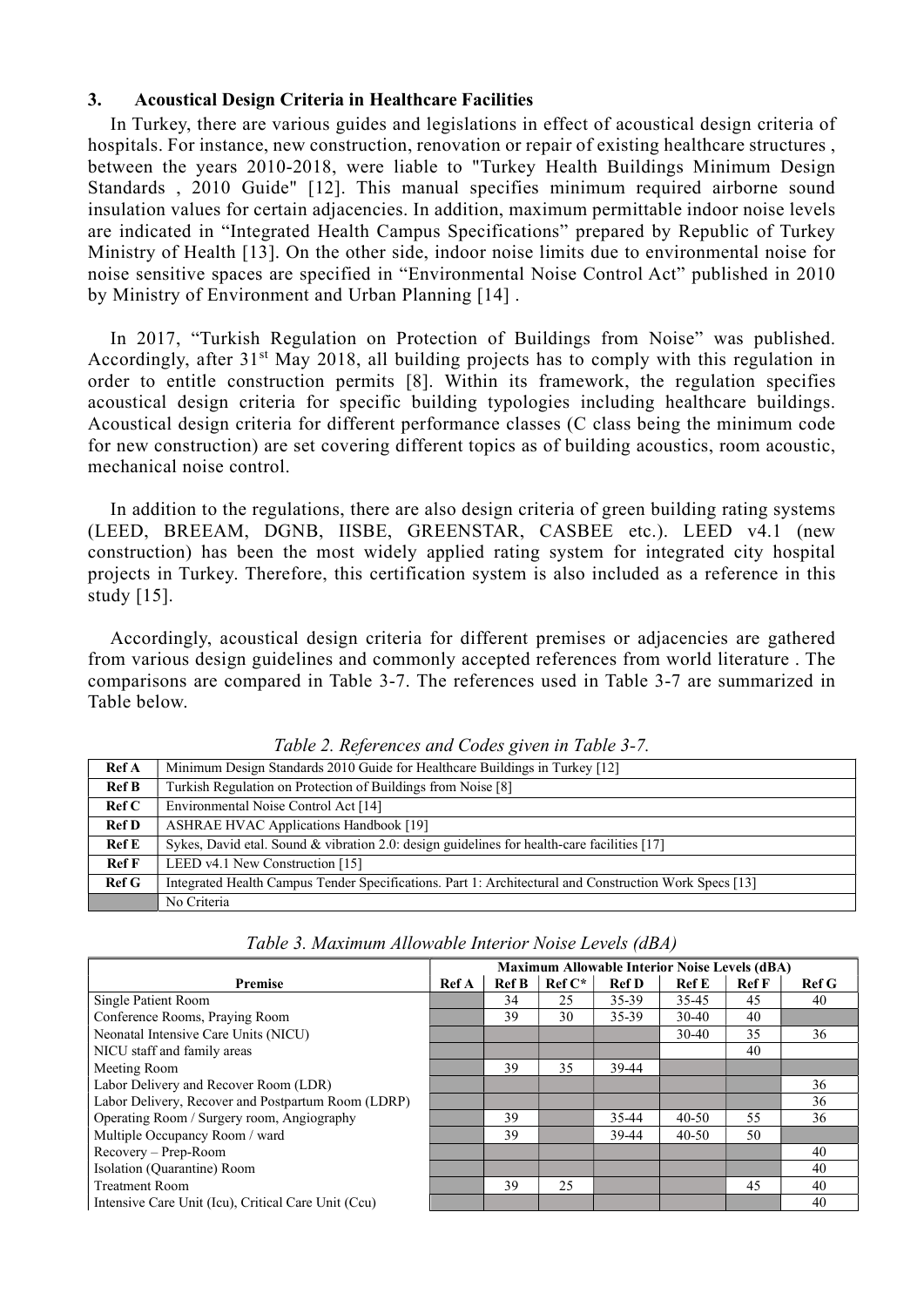| Doctor's Examination Room                                              | 39 |           |       | $35-45$   |    | 40 |
|------------------------------------------------------------------------|----|-----------|-------|-----------|----|----|
| Pharmacy – Medicine Supply Room                                        |    |           |       |           |    | 40 |
| Offices                                                                | 44 | $45 - 50$ | 44-48 |           | 45 |    |
| Presentation, Teaching and Lecture Room                                | 39 | 35        | 39-44 |           | 35 |    |
| Physiotherapy and Hydrotherapy Room                                    |    |           |       |           |    | 44 |
| Laboratory, Research Lab.                                              | 44 | 45        | 44-53 | $45 - 55$ |    | 44 |
| Circulation Areas: Corridors, Reception, Registration,                 | 49 |           | 44-53 | $40 - 50$ | 50 | 44 |
| Foyer, Waiting Room and Public Spaces                                  |    |           | 48-52 |           |    |    |
| <b>Relaxation Room</b>                                                 | 44 | 25        |       |           |    |    |
| Dining - Cafe                                                          | 49 | 45        | 48-52 |           | 40 |    |
| Retail                                                                 | 49 | 60        | 57-67 |           |    |    |
| <b>Technical Corridor</b>                                              |    |           |       |           |    |    |
| Laboratory (Silent)                                                    |    |           |       |           | 60 |    |
| Laboratory (Loud Voiced)                                               |    |           |       |           | 55 |    |
| Silent/Quiet room                                                      |    |           |       |           | 35 |    |
| Natatorium                                                             |    |           |       |           | 50 |    |
| *Leq(dBA) limits in Environmental Noise Control Act for closed windows |    |           |       |           |    |    |

| Table 4. Internal Noise Criteria Regarding to HVAC Systems |  |  |
|------------------------------------------------------------|--|--|
|------------------------------------------------------------|--|--|

|                                                        | Internal Noise Limits Regarding to HVAC Systems LAeq,nT (dBA) |              |       |              |              |                  |  |  |  |  |
|--------------------------------------------------------|---------------------------------------------------------------|--------------|-------|--------------|--------------|------------------|--|--|--|--|
| Mahal                                                  | Ref A                                                         | <b>Ref B</b> | Ref C | Ref D, Ref E | <b>Ref</b> F | Ref <sub>G</sub> |  |  |  |  |
| Single Patient Room                                    |                                                               | 30 (NC 25)   |       | 35 (NC 30)   |              |                  |  |  |  |  |
| Conference Room, Praying Room                          |                                                               | 35 (NC 30)   |       | 35 (NC 30)   |              |                  |  |  |  |  |
| Meeting Room                                           |                                                               | 35 (NC 30)   |       | 35 (NC 30)   |              |                  |  |  |  |  |
| Operating Room / Surgery Room                          |                                                               | 35 (NC 30)   |       | 40 (NC 35)   |              |                  |  |  |  |  |
| Multiple Occupancy Room / Ward                         |                                                               | 35 (NC 30)   |       | 35 (NC 30)   |              |                  |  |  |  |  |
| <b>Treatment Rooms</b>                                 |                                                               | 35 (NC 30)   |       | 40 (NC 35)   |              |                  |  |  |  |  |
| Doctor's Examination Room /                            |                                                               | 35 (NC 30)   |       | 40 (NC 35)   |              |                  |  |  |  |  |
| Offices                                                |                                                               | 40 (NC 35)   |       | 35 (NC 30)   |              |                  |  |  |  |  |
| Presentation, Teaching and Lecture Room                |                                                               | 35 (NC 30)   |       | 35 (NC 30)   |              |                  |  |  |  |  |
| Laboratory, Research Lab                               |                                                               | 40 (NC 35)   |       | 55 (NC 50)   |              |                  |  |  |  |  |
| Circulation Areas: Corridors, Reception, Registration, |                                                               | 45 (NC 40)   |       | 45 (NC 40)   |              |                  |  |  |  |  |
| <b>Waiting Room</b>                                    |                                                               |              |       |              |              |                  |  |  |  |  |
| <b>Relaxation Room</b>                                 |                                                               | 40 (NC 35)   |       |              |              |                  |  |  |  |  |
| Dining - Cafe                                          |                                                               | 45 (NC 40)   |       |              |              |                  |  |  |  |  |
| Retail                                                 |                                                               | 45 (NC 40)   |       |              |              |                  |  |  |  |  |

## Table 5. Airborne Sound Insulation Criteria for Different Adjacencies: Walls (Horizontal) and Floors (Vertical)

| Premise                             | <b>Adjacent Premise</b>                   | Ref A    | <b>Ref B</b>   | RefC | <b>Ref D</b> | <b>Ref</b> E | RefF   | Ref G |
|-------------------------------------|-------------------------------------------|----------|----------------|------|--------------|--------------|--------|-------|
|                                     |                                           | (STC/Rw) | $(D_{nT,w}+C)$ |      |              | (STCc)       | (STCc) |       |
| Patient Room                        | Patient Room (Horizontal)                 | 45       | 52             |      |              | 45           | 45     |       |
| Patient Room                        | Patient Room (Vertical)                   | 45       | 52             |      |              | 50           | 50     |       |
| Patient Room                        | Corridor                                  | 45       | 52             |      |              | 35           | 35     |       |
| Patient Room                        | General (Public) Area<br>(Horizontal)     | 55       | 52             |      |              | 50           | 50     |       |
| Patient Room                        | General (Public) Area<br>(Vertical)       | 40       | 52             |      |              | 50           | 50     |       |
| Patient Room                        | Service Area (Horizontal)                 | 65       | 58             |      |              | 60           | 60     |       |
| Patient Room                        | Service Area (Vertical)                   | 45       | 58             |      |              | 60           | 60     |       |
| <b>Examination Room</b>             | Patient Room                              |          | 52             |      |              |              |        |       |
| Outpatient<br>room/Examination Room | Corridor (Horizontal)                     | 65       | 49             |      |              | 35           | 35     |       |
| Outpatient<br>room/Examination Room | Corridor (Vertica)                        | 45       | 49             |      |              | 35           | 35     |       |
| Examination / Consulting<br>Room    | General (Public) Area<br>(Visitors' area) |          | 49             |      |              | 50           | 50     |       |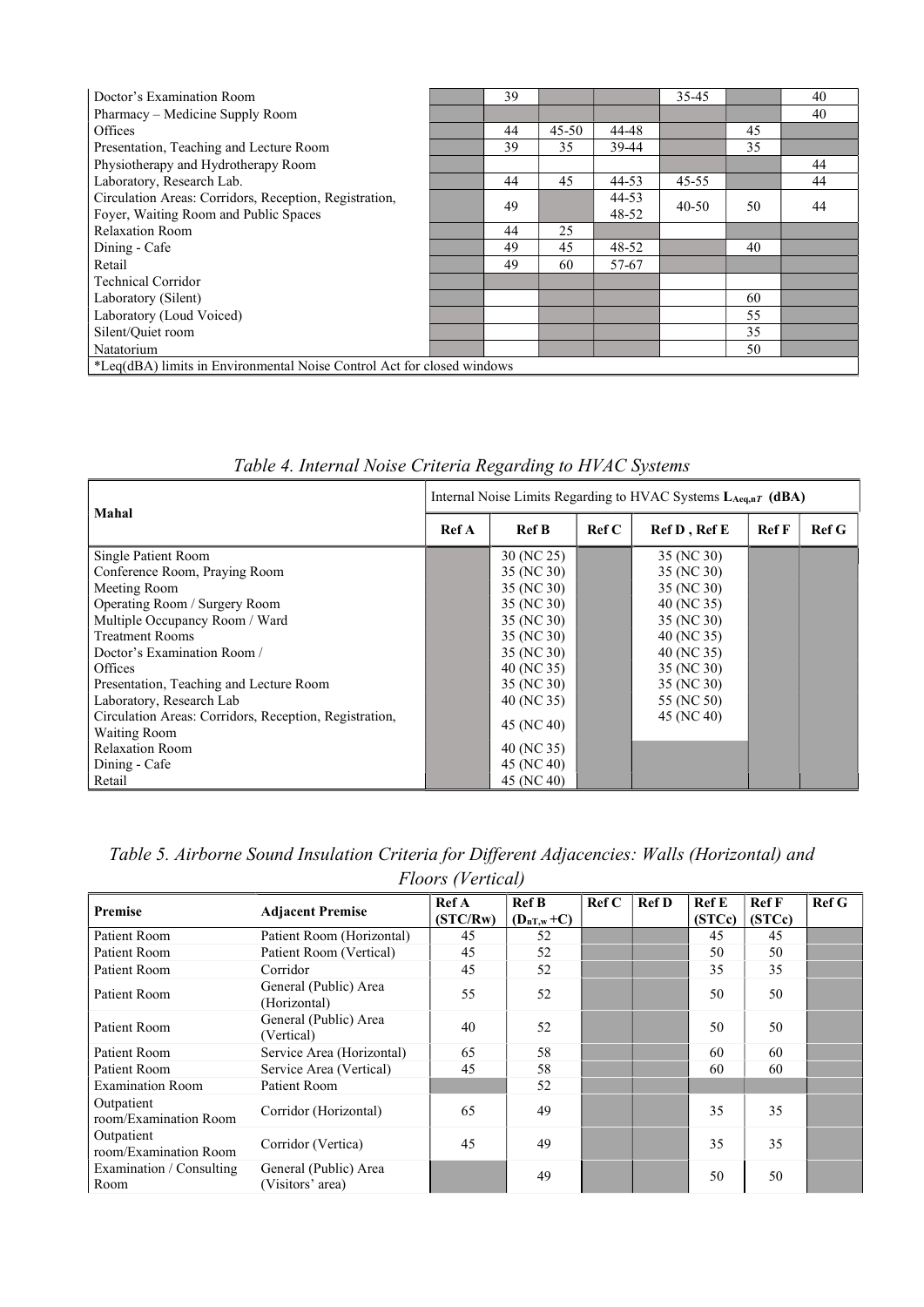| Examination / Consulting<br>Room         | <b>MRI</b> Room                                                  |    | 55       |  | 60 |    |  |
|------------------------------------------|------------------------------------------------------------------|----|----------|--|----|----|--|
| Examination / Consulting<br>Room         | Examination / Consulting<br>Room (without electronic<br>masking) |    | 49       |  | 50 | 50 |  |
| Examination / Consulting<br>Room         | Examination / Consulting<br>Room (with electronic<br>masking)    |    |          |  | 40 | 40 |  |
| Outpatient room                          | Corridor (Horizontal)                                            | 65 | 49       |  | 35 | 35 |  |
| Outpatient room                          | Corridor (Vertical)                                              | 45 | 49       |  | 35 | 35 |  |
| Patient Room WC                          | General (Public) Area                                            |    | 52       |  | 45 |    |  |
| General (Public) Area                    | <b>MRI</b> Room                                                  |    | 52       |  | 50 | 50 |  |
| <b>MRI</b> Room                          | Patient Room                                                     |    |          |  |    | 60 |  |
| <b>MRI</b> Room                          | Examination / Consulting<br>Room                                 |    |          |  |    | 60 |  |
| Examination / Consulting<br>Room         | Laboratory                                                       |    | 49       |  |    |    |  |
| Examination / Consulting<br>Room         | Conference Hall                                                  |    | 55       |  |    |    |  |
| Examination / Consulting<br>Room         | <b>Exercise Hall</b>                                             |    | 55       |  |    |    |  |
| Examination / Consulting<br>Room         | Doctor's Office                                                  |    | 49       |  |    |    |  |
| Examination / Consulting<br>Room         | WC                                                               |    | 55       |  |    |    |  |
| Examination / Consulting<br>Room         | Dining Room                                                      |    | 55       |  |    |    |  |
| Examination / Consulting<br>Room         | Maintenance / Repair Room                                        |    | 55       |  |    |    |  |
| Operating Room / Surgery<br>room         | Operating Room / Surgery<br>room                                 |    | 46       |  |    | 50 |  |
| Operating Room / Surgery<br>room         | Sheltered Corridor                                               |    | 52       |  |    |    |  |
| Operating Room / Surgery<br>room         | Observation Room                                                 |    | 52       |  |    |    |  |
| Labor Delivery and<br>Recover Room (LDR) | Labor Delivery and Recover<br>Room (LDR)                         |    | 58       |  |    |    |  |
| Labor Delivery and<br>Recover Room (LDR) | Corridor                                                         |    | 52       |  |    |    |  |
| Labor Delivery and                       | Patient Room                                                     |    | 58       |  |    |    |  |
| Recover Room (LDR)                       |                                                                  |    |          |  |    |    |  |
| Patient Room                             | Presentation, Teaching and<br>Lecture Room                       |    | 58       |  |    |    |  |
| Doctor's Office                          | Presentation, Teaching and<br>Lecture Room                       |    | 55       |  |    |    |  |
| Waiting Area / Corridor                  | Presentation, Teaching and<br>Lecture Room                       |    | 52       |  |    |    |  |
| Office                                   | Presentation, Teaching and<br>Lecture Room                       |    | 55       |  |    |    |  |
| Doctor's Office                          | Corridor / hall                                                  |    | 49       |  |    |    |  |
| Doctor's Office                          | Common WC                                                        |    | 55       |  |    |    |  |
| Presentation, Teaching and               | Common WC/Shower                                                 |    | 58       |  |    |    |  |
| Lecture Room                             |                                                                  |    |          |  |    |    |  |
| Meeting Room                             | Meeting Room<br>Corridor / hall                                  |    | 52<br>52 |  |    |    |  |
| Meeting Room<br>Meeting Room             | Office                                                           |    | 52       |  |    |    |  |
| Meeting Room                             | Praying Room                                                     |    | 58       |  |    |    |  |
| Office                                   | Office                                                           |    | 49       |  |    |    |  |
| Office                                   | Corridor / hall                                                  |    | 49       |  |    |    |  |
| Office                                   | Cafe                                                             |    | 55       |  |    |    |  |
| Office                                   | Retail                                                           |    | 55       |  |    |    |  |
| Relaxation Room (Staff)                  | Corridor                                                         |    | 49       |  |    |    |  |
| X-Ray                                    | Corridor                                                         |    | 49       |  |    |    |  |
| Intensive Care Unit (ICU)                | Intensive Care Unit (ICU)                                        |    | 52       |  |    |    |  |
| Intensive Care Unit (ICU)                | Meeting / Therapy Room                                           |    | 52       |  |    |    |  |
| Psychotherapy Room                       | Psychotherapy Room                                               |    | 52       |  |    |    |  |
| Psychotherapy Room                       | Corridor                                                         |    | 52       |  |    |    |  |
| Group Therapy Room                       | Corridor                                                         |    | 52       |  |    |    |  |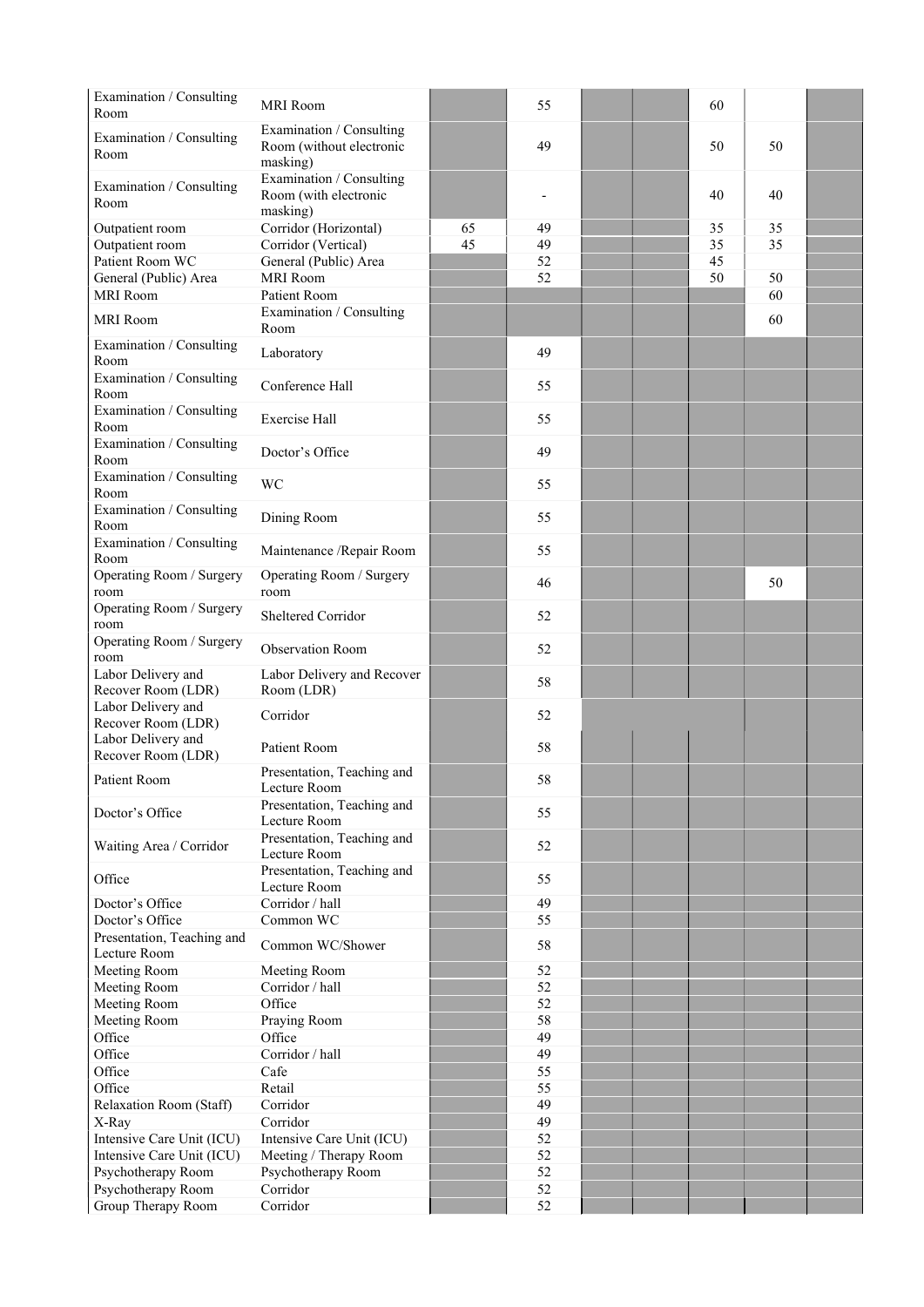| Therapy Hall             | Therapy Hall                            | 52 |  |  |  |
|--------------------------|-----------------------------------------|----|--|--|--|
| Therapy Hall             | Neurological Pool                       | 52 |  |  |  |
| Therapy Room             | WC.                                     | 58 |  |  |  |
| Physiotherapist Room     | Conference Hall                         | 55 |  |  |  |
| Conference Hall          | WC.                                     | 58 |  |  |  |
| Conference Hall          | Corridor                                | 52 |  |  |  |
| Conference Hall          | Office                                  | 55 |  |  |  |
| Music -Carpenter Atelier | Ceramic, Painting,<br>Gardening Atelier | 55 |  |  |  |
| Parking Garage           | Relaxation Room (Staff)                 | 61 |  |  |  |
| Parking Garage           | Office                                  | 61 |  |  |  |

Table 6. Impact Sound Insulation Criteria for Different Adjacencies

|                                    | Receiving |              |               | <b>Ref B</b>                         |                        |              |       |              |              |
|------------------------------------|-----------|--------------|---------------|--------------------------------------|------------------------|--------------|-------|--------------|--------------|
| <b>Source Room</b>                 | Room      | <b>Ref</b> A | $L1$ nT,w, dB | <b>Impact Isolation</b><br>Class(dB) | $\operatorname{Ref} C$ | <b>Ref D</b> | Ref E | <b>Ref</b> F | <b>Ref G</b> |
| Patient Room                       |           |              | 54            | $\mathrm{HC}~56$                     |                        |              |       |              |              |
| Examination / Consultation<br>Room |           |              | 54            | $\mathrm{HC}~56$                     |                        |              |       |              |              |
| Circulation Area                   | Not:      |              | 54            | $\mathrm{HC}~56$                     |                        |              |       |              |              |
| Operating Room / Surgery<br>Room   | Specified |              | 58            | HC <sub>52</sub>                     |                        |              |       |              |              |
| Laboratory                         |           |              | 58            | $\mathrm{HC}~52$                     |                        |              |       |              |              |
| <b>Technical Center</b>            |           |              | 48            | $\mathrm{HC}$ 62                     |                        |              |       |              |              |

Table 7. Criteria for Reverberation Times and Average Sound Absorption Coefficients

| Premise                                 | <b>Reverberation Time (s)</b><br>Ref C<br>Ref A |              | <b>Ref D</b> | <b>Average Sound</b><br>Absorption<br>Coefficient $(\bar{a})$ | RefG         |              |  |
|-----------------------------------------|-------------------------------------------------|--------------|--------------|---------------------------------------------------------------|--------------|--------------|--|
|                                         |                                                 | <b>Ref B</b> |              |                                                               | <b>Ref</b> E | <b>Ref</b> F |  |
| Single Patient Room                     |                                                 | 0,5          |              |                                                               | 0,15         | 0,15         |  |
| Multiple Occupancy Room / Ward          |                                                 | 1,0          |              |                                                               | 0,15         | 0,15         |  |
| Examination / Consultation Room         |                                                 | 0,8          |              |                                                               | 0,15         | 0,15         |  |
| Operating Room / Surgery Room           |                                                 | 0,8          |              |                                                               |              |              |  |
| Presentation, Teaching and Lecture Room |                                                 | 0,8          |              |                                                               |              |              |  |
| Laboratory                              |                                                 | 0,8          |              |                                                               |              |              |  |
| Doctor's Office                         |                                                 | 0,8          |              |                                                               | 0,15         | 0,15         |  |
| Dining / Cafe (Enclosed)                |                                                 | 1,0          |              |                                                               |              |              |  |
| Meeting Room                            |                                                 | 0,8          |              |                                                               |              |              |  |
| Conference Hall                         |                                                 |              |              |                                                               |              |              |  |
| Circulation Area                        |                                                 | 1,2          |              |                                                               | 0,15         | 0,15         |  |
| <b>Waiting Room</b>                     |                                                 | 1,2          |              |                                                               | 0,25         | 0,25         |  |
| Atrium                                  |                                                 |              |              |                                                               | 0,10         | 0,10         |  |
| Quite room                              |                                                 |              |              |                                                               |              | 0,2          |  |
| Natatorium                              |                                                 |              |              |                                                               |              | 0,1          |  |

As some listed in this section (Tables 3-7), acoustical criteria for spaces such as restaurants / cafeterias, meeting rooms, retail areas, offices, conference halls, circulation areas, lecture room / classrooms, sports halls and praying rooms., which are commonly found in public buildings, are frequently accessible in the national and international literature. However, acoustical design criteria for healthcare-related spaces covering the scope of building acoustics, room acoustics, mechanical noise and vibration control such as operating rooms, lithotripsy and other medical devices, and electromechanical installations, HVAC equipment are quite rare in the literature. Besides, there are differences among existing criteria. The biggest challenge in this issue is the determination of acoustical design criteria for hospital or medical – specific spaces. In addition, since the acoustical design guidelines are different, it is expected that there will be differences in the acoustical performances among hospital projects, which obtained construction permission before or after the release of mandatory noise regulation in Turkey.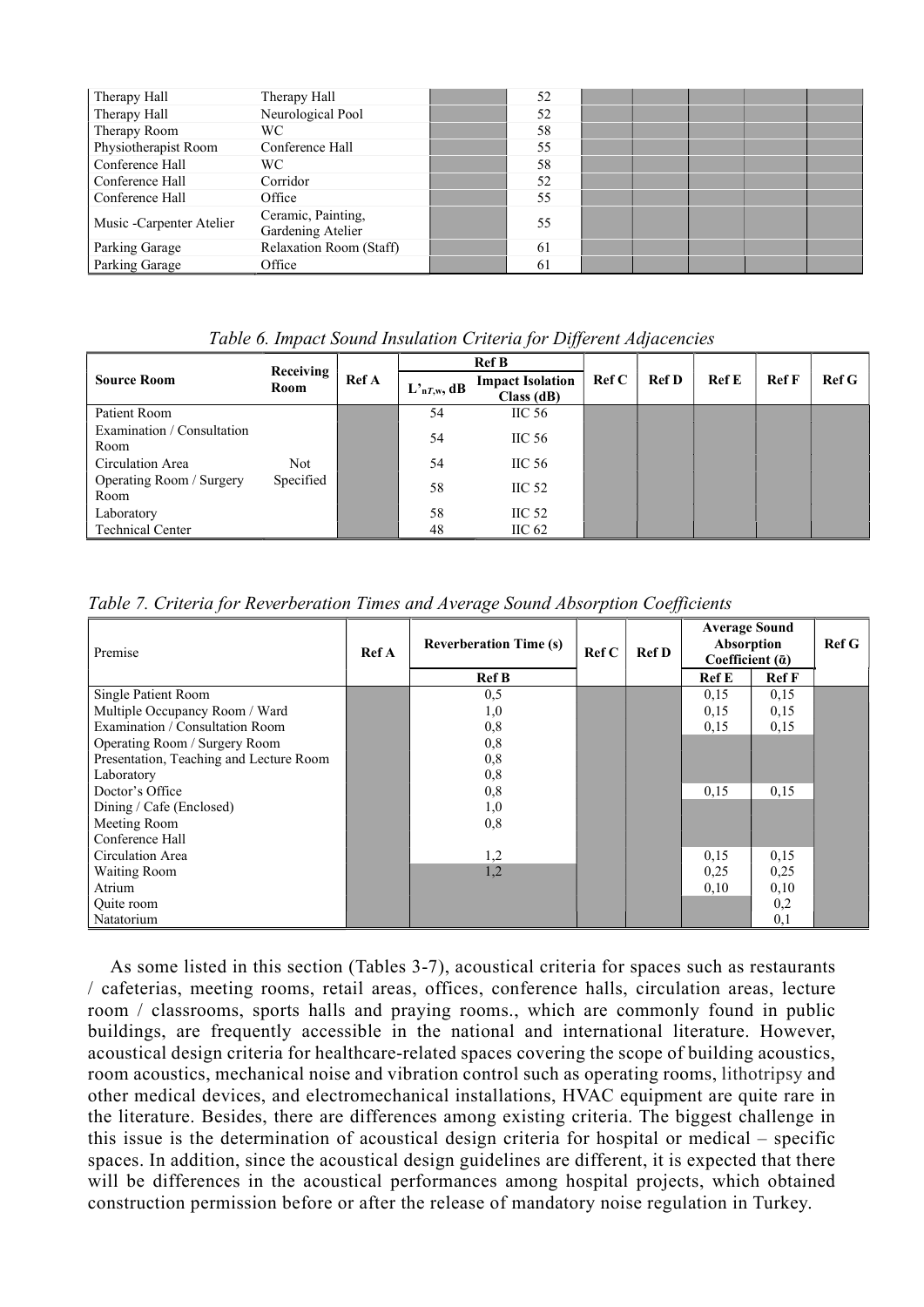## 4. Results and Discussion

#### 4.1. Building Acoustics Criteria

 Required sound insulation values for vertical and horizontal adjacencies in hospital buildings are specified first in "Turkey Health Buildings Design Standards" and later "Turkish Regulation on Protection of Buildings from Noise". However, indicated sound insulation values in these two main references are in conflict for some specific adjacencies as can be followed from Table 5. Hence, to overcome the gap between different acoustical criteria in Standard and Regulation; international resources like design guideline for healthcare facilities [17] and LEED green building performance requirements [15] should be referred to design proper wall and floor sections for specific adjacencies in hospitals.

For instance, if the references are compared for patient by patient room adjacencies: the proposed sound transmission class criteria for horizontal adjacencies is specified as STC 45 in Standard [12], while Regulation [8] proposes DntA 52 for the same adjacency. In another example, proposed sound transmission class by Standard for adjacencies of the examination room - public circulation area is STC 65, on the other hand, for similar adjacencies Regulation indicates DntA 49. International references [15] [17] indicate composite sound transmission class criteria which take into account windows or doors which can be on the assessed wall section as a weak link. Composite sound transmission class criterion for patient room – patient room adjacencies in these international references is specified as STCc 45 in coherence with the criteria mentioned in the Turkey Health Buildings Design Standards.

Dry-wall systems built by plasterboards are not suitable for patient rooms in psychiatric clinics, because of safety issues. Therefore, thicker double wall sections out of aerated concrete block or pumice concrete block materials are commonly applied, to reach higher sound insulation values as DntA 52. On the other hand, Design Standards for Healthcare Buildings in Turkey [12] indicates that seclusion rooms in psychiatric clinics need to be soundproof. However, objective seclusion room sound insulation design criteria are not defined in Standard or other references.

Among the compared Standard [12], Regulation [8] and Guidelines [15][17], the most detailed sound insulation criteria for building acoustics considerations of hospitals are given in the Turkish Regulation on Protection of Buildings From Noise. Hospital units are classified in accordance with their noise sensitivity and noisiness levels. However, for rooms accommodating medical mechanic equipment like MRI, ESWL (Extracorporeal Shock Wave Lithotripsy) are not covered in the scope of this classification. For medical equipment which produce noise, case specific acoustical design criteria need to be assessed in octave bands rather than a singular sound insulation index/metric. Sound insulation criteria of the Regulation for high noise level and most sensitive adjacencies can still provide a guidance.

Impact sound insulation criteria are only defined in the Turkish Regulation on Protection of Buildings and for noise source rooms as patient room, examination room, operating room, laboratories, circulation area and technical spaces (Table 6). These values are set regardless of the floor below (receiver room), which is a deficiency of the Regulation. Impact sound insulation criteria for patient rooms is indicated to be at max Lntw 54. Providing impact sound insulation requirements in hospitals is important for providing acoustical comfort levels especially in patient rooms. However, this criterion is mostly overlooked during tender stage due to the costly application of floating screed or material costs of isolation pads or mats. Optimizing the impact sound insulation criteria might be needed for realistic and reasonable applications in million square meter city hospitals.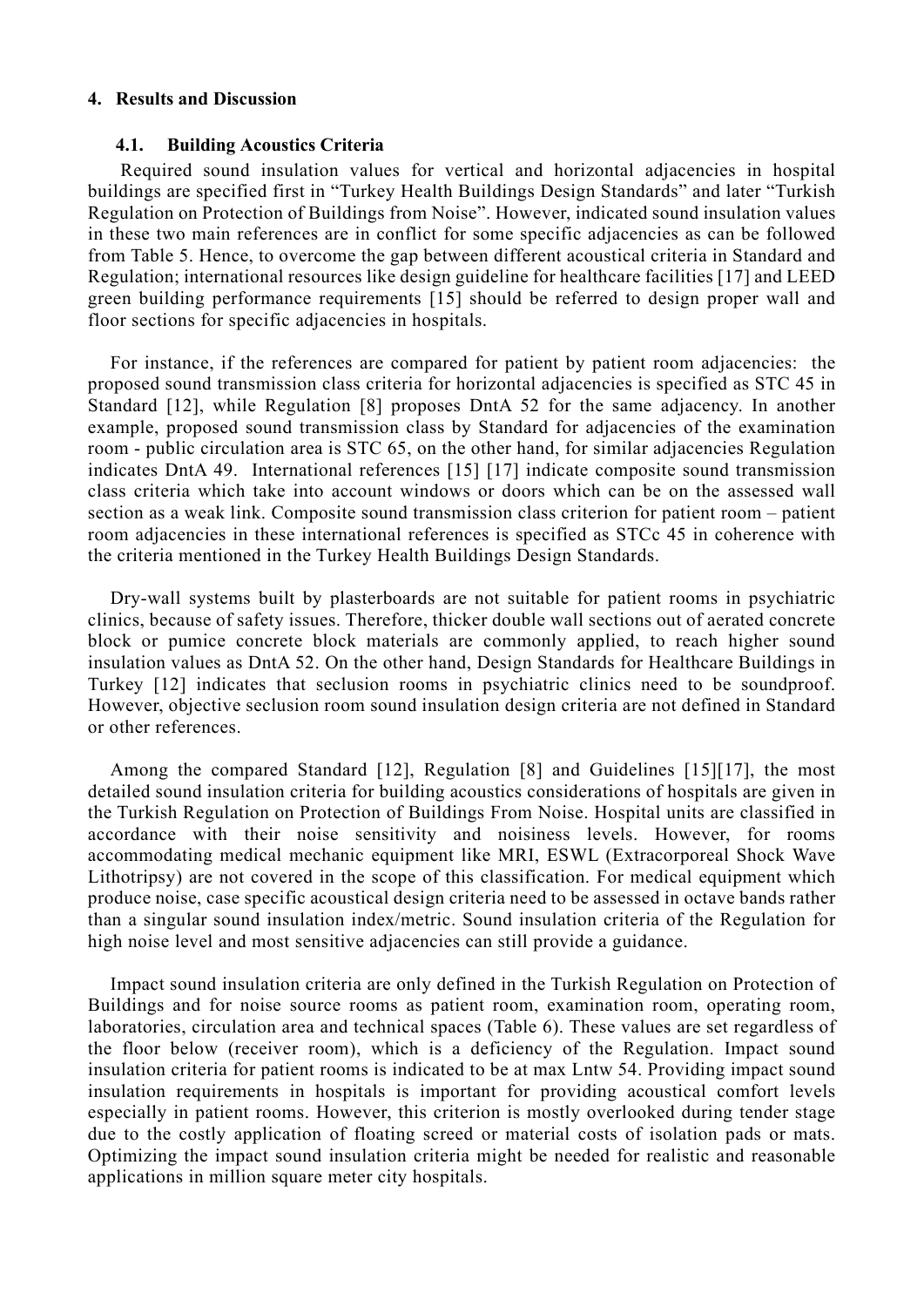#### 4.2. Room Acoustics Criteria

 The most important room acoustics parameter that should be controlled to provide acoustical comfort in hospital is reverberation time. Control of reverberation time enables the control of suspended sound within a space, that otherwise can cause noise build up and disturbance. The reverberation time criteria in Turkish Regulation on Protection of Buildings from Noise are specified for the average of 250 Hz, 500 Hz, 1000 Hz and 2000 Hz octave bands. However, the Regulation sets almost identical criteria for many sub-spaces regardless of their volume. Since, reverberation time is a volume dependent parameter, outlier spaces especially with high ceiling height, like foyers atriums, could not be assessed according to the Regulation. To overcome this shortcoming, international sources like design guidelines for healthcare facilities[17] and LEED green building performance requirements [15] are referred. These mentioned sources specify average sound absorption coefficient rather than reverberation time (Table 7), which are more reasonable.

Operating rooms, laboratories, are covered in scope of the Regulation (Table 7). Since, the priority in such spaces is the hygiene requirements, antibacterial sound absorber materials have to be chosen. Furthermore, Minimum Technical Standards to Follow in Existing and New Health Facilities by Ministry of Health [20] indicates that antibacterial sound absorbers need to be applied on ceiling surfaces of natal / intensive care units.

 Average sound absorption coefficients are indicated for waiting rooms and atrium / entrance spaces in LEED green building requirements. In estimation of average sound absorption coefficient, occupied area by sound absorber material and total surface area of the room are considered. So, the scale of the space is taken into calculation by total surface area. On the other hand, Turkish Regulation on Protection of Buildings from Noise indicates a reverberation time criterion as 1.2 s for circulation areas in hospital as a sole criteria, regardless of the volume of the circulation or gathering space. Integrated health campus projects include main entrance, gathering, waiting and circulation spaces. These main entrance halls: generally integrated with cafes, shops, and main circulation corridors of the hospital. Ceiling heights sometimes reach to 10 meters. Hence, Acoustical designs aim to obtain 1.2 s reverberation time, causes excessive sound absorber usage in these halls. Therefore, the reverberation time criterion needs to be redefined in the Regulation considering the room volume to avoid unnecessary acoustical material use. On the other hand, "Technical Standards to Follow in Existing and New Health Facilities by Ministry of Health" brings another regulation for such gallery, hall and corridor spaces and indicates that 30% percent of wall surfaces need to be covered by sound absorber materials or scattering surfaces. The degree of scattering or the frequency ranges are not even mentioned.

Speech privacy criteria have to be satisfied in hospitals to fulfill the LEED green building requirements. Speech privacy criteria are defined in LEED requirements for patient room, exam room, treatment room, consultation room, NICU space, and public space. In addition to that, other hospital units which are not mentioned directly can be assessed according to their privacy level. In LEED green building requirements, speech privacy criteria can be defined for any enclosed or open space (like open plan offices), and privacy levels as normal, confidential, or secure. However, speech privacy criteria normally conflict with the average sound absorption coefficient criteria, that effects reverberation time, defined in LEED requirement. Higher absorption means higher intelligibility but lower privacy. In that case, the solitary solution is using electronic sound masking systems. The given speech privacy requirement for patient room, exam room, treatment room, consultation room and NICU is questionable in terms of acoustical comfort and function of the space. In such rooms patient and doctors need to communicate and understand each other clearly. Hence, hospital units which require speech privacy precautions and sound masking systems need to be specified in consideration with the number of people using the space and specific communication requirements. On the other hand, the preference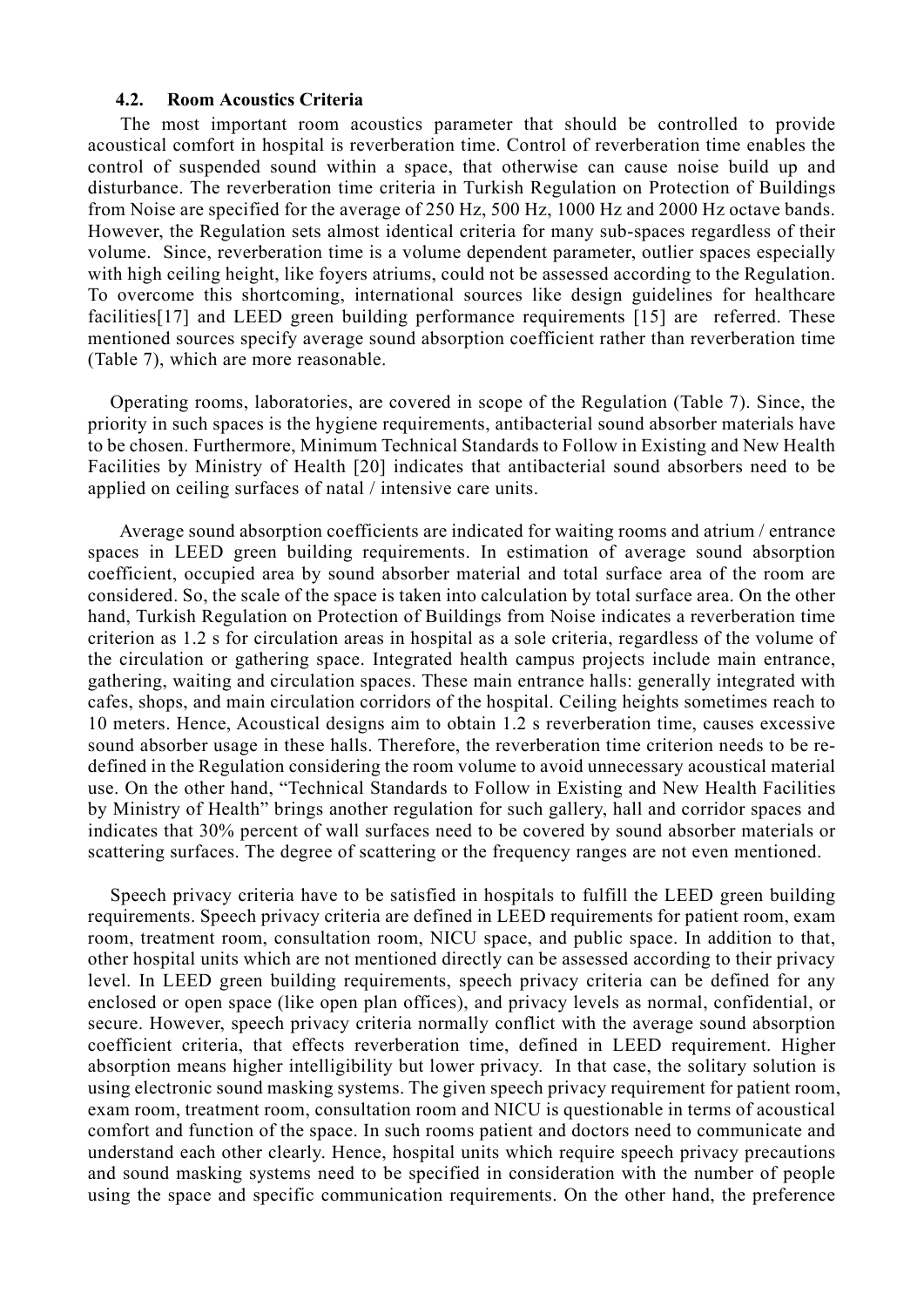over speech intelligibility or speech privacy for specific functional units should better be assessed through a subjective study.

## 4.3. Mechanical Noise and Vibration Isolation Criteria

 Background noise levels for noise sensitive spaces which have adjacencies with mechanical rooms are assessed in scope of mechanical noise control studies. Maximum permitted background noise levels (LAeq) due to service equipment are presented in Turkish Regulation on Protection of Buildings from Noise (Table 4). In addition to that, AHRI and ASHRAE HVAC Applications Handbook is used to evaluate internal noise levels caused by ventilation units like FCU, AHU etc. [19][21]. Emitted noise from mechanical equipment including pumps, cooling towers, chillers, generators, AHU, FCU and other fan units are assessed in octave bands. It is preferred to use 1/3 octave bands in calculations to consider the noise spectrum of the mechanical equipment. However, some manufacturers cannot provide 1/3 octave band noise spectrum. In such cases, rough estimations are held using 1/1 octave band noise data. Rather than single background noise criterion like LAeq, noise curves are utilized to assess background noise levels in adjacent noise sensitive rooms.

 Intruded mechanical noise via façade is assessed utilizing Turkish Environmental Noise Control Act as a primary reference [14]. Maximum allowable interior noise levels are indicated in Integrated Health Campus Tender Specifications and Turkish Regulation on Protection of Buildings from Noise as presented in Table 1.

 In addition to air-borne mechanical noise control studies to prevent structure-borne noise, appropriate vibration isolation precautions are necessary [21]. There are no guidance in the Design Standards for Healthcare Buildings in Turkey [12] or Regulation on Protection of Buildings From Noise for selection of vibration isolation units/hangers or requirements of a floating floor assemblies. In those area where no design criteria are set by the Regulations common knowledge and previous experience is consulted. Placement/location of the mechanical equipment in buildings and technical features of the equipment (as of rpm, horsepower, static pressure) are considered, while vibration isolation measures are set. Accordingly, floor sections, isolator types and deflection values of the vibration isolation elements are defined [22].

#### 5. CONCLUSION

In this study, integrated healthcare campus projects in Turkey are studied, in order to understand and determine the acoustic design criteria for healthcare structures. As a first step, all the premises and adjacencies are analyzed along with medical and mechanical equipment. Afterwards, national and international guidelines, regulations and standards are evaluated and compared in scope of room acoustics, building acoustics, mechanical noise and vibration control.

It is observed that, healthcare-specific units, such as medical equipment or psychiatric departments, are not included in evaluated acoustical design guidelines. Hence the current design guidelines seem insufficient to determine acoustical criteria for an integrated healthcare facility. In addition, there are notable differences in limit values of acoustic metrics among different guidelines.

Reverberation time criteria is important to express the room acoustics conditions. However, adhering to a single reverberation time value for a functional unit, as it is given in evaluated guidelines, without considering the volume, may lead the designer to use excessive amount of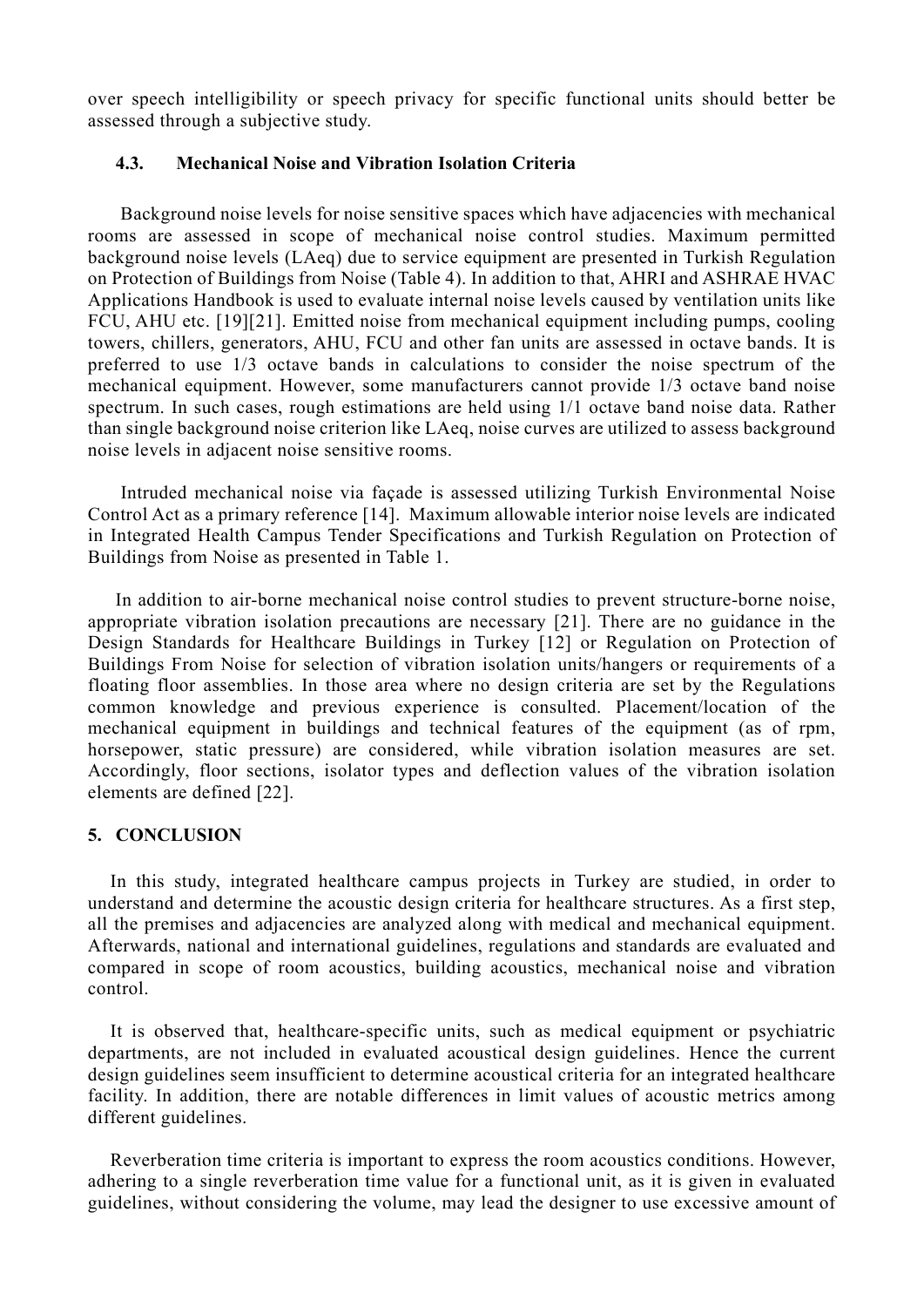sound absorber material, especially in large volumes. Hence, average sound absorption coefficient can be preferred to evaluate larger volumes with high ceilings.

Moreover, acoustical design criteria given in the Standard [12], Regulation [8] and guidelines [13][15][17][18] are mainly objective parameters. One of the main reasons is that, for many years, the sound has been approached as "noise". Because of this, until recently, national and international acts have mainly focused on "noise control" and disregarded the user perception aspect [25]. However, it is understood that, to be able to fully understand the user comfort, perception and preferences, objective and subjective parameters need to be assessed together as well as with psychoacoustic parameters, which can be achieved with a Soundscape approach.

The related standards defines Soundscape as an approach to understand and assess the user perceptions/experiences of an aural environment with all its complexity, independent from any positive / negative judgements [22][23][26]. It is a framework rather than a "one size fits all" approach. Since each physical environment, geographical location, and social aspects are different from each other, each acoustical environment should be evaluated within itself. When the world literature is examined, it is understood that there is a lack of a frame model for soundscape in terms of health structures. As a result, it is recommended that objective and subjective parameters should be used or considered together to improve acoustical design guidelines for healthcare facilities.

## 6. ACKNOWLEDGEMENTS

The case studies presented in this study are gathered from the projects that Mezzo Stüdyo Architectural Acoustics Design and Consulting firm has provided. Special thanks to Prof. Dr. Mehmet Çalışkan and all Mezzo Stüdyo team members for their contribution to acoustical design stages of the city hospital projects.

## 7. REFERENCES

- [1] Bliefnick,J.M.,Ryherd, E.E. (2019). Evaluating Hospital Soundscapes to Improve Patient Experience. The Journal of the Acoustical Society of America, 145 (2); 1117–1128
- [2] Mackrill, J., Cain, R., Jennings, P. (2013). Experiencing the hospital ward soundscape: Towards a model. Journal of Environmental Psychology. 36 (2013) 1-8
- [3] Ryherd, E., et.al. (2012). Noise Pollution in Hospitals: Impacts on Staff," Journal of Clinical Outcomes Management. 19(11), 491–500
- [4] Aletta, F., Oberman, T., Kang, J. (2018). Associations between Positive Health-Related Effects and Soundscapes Perceptual Constructs: A Systematic Review. International Journal of Environment Research and Health Public, 2018, 15, 2392.
- [5] Van den Bosch, K.A. et.al (2018). The Relationship Between Soundscapes and Challenging Behavior: A Small-Scale Intervention Study in a Healthcare Organization for Individuals with Severe or Profound Intellectual Disabilities. Building Acoustics, 25(2); 123–135
- [6] Aletta, F. et.al. (2017). Monitoring Sound Levels and Soundscape Quality in the Living Rooms of Nursing Homes: A Case Study in Flanders (Belgium). Applied Science, 2017, 7, 874
- [7] World Health Organization. Retrieved from <https://www.who.int/>
- [8] Regulation on Protection of Buildings From Noise, T.C. Official Gazette, 30082, May 31, 2017.
- [9] ACARTÜRK, E., KESKİN, S. (2012), Public-Private Partnership Model in the Health Sector In Turkey, The Journal of Faculty of Economics and Administrative Sciences, 17 (3); 25-51.